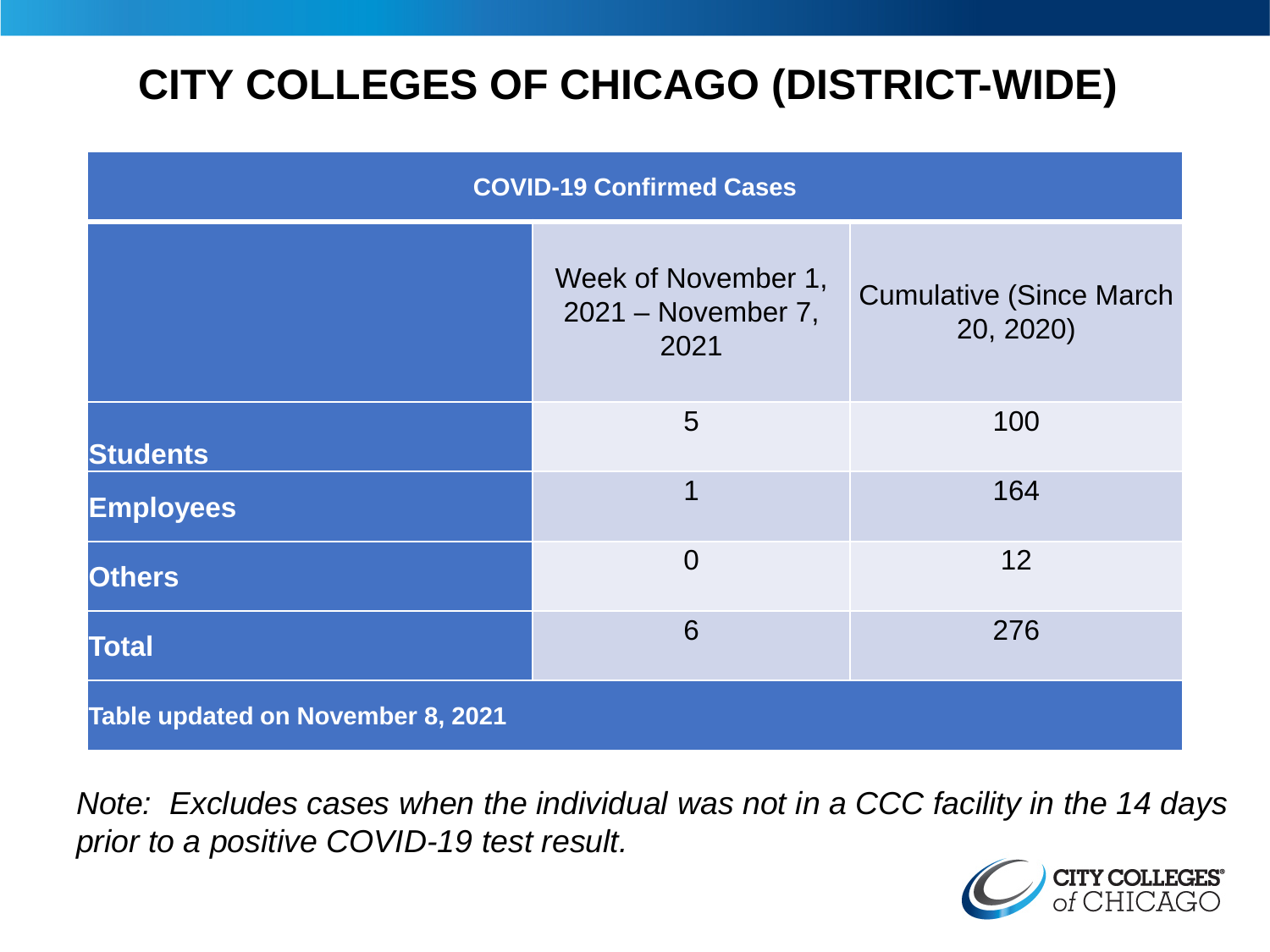### **DALEY COLLEGE**

| <b>COVID-19 Confirmed Cases</b>   |                                                   |                                              |
|-----------------------------------|---------------------------------------------------|----------------------------------------------|
|                                   | Week of November 1,<br>2021 - November 7,<br>2021 | <b>Cumulative (Since March)</b><br>20, 2020) |
| <b>Students</b>                   | $\overline{\mathbf{1}}$                           | 9                                            |
| <b>Employees</b>                  | $\Omega$                                          | 20                                           |
| <b>Others</b>                     | $\overline{0}$                                    | 1                                            |
| <b>Total</b>                      | 1                                                 | 30                                           |
| Table updated on November 8, 2021 |                                                   |                                              |

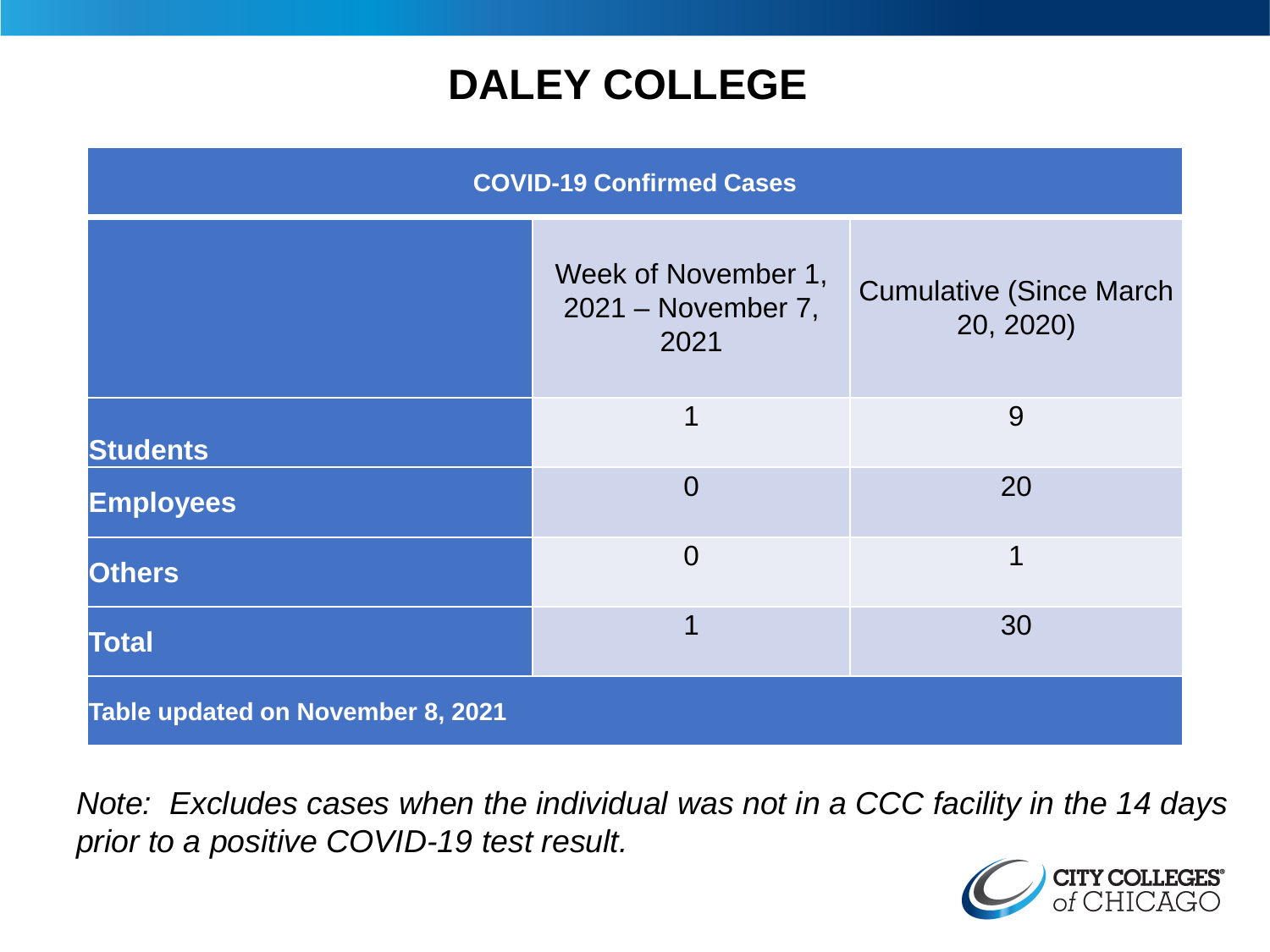### **HAROLD WASHINGTON COLLEGE**

| <b>COVID-19 Confirmed Cases</b>   |                                                   |                                              |
|-----------------------------------|---------------------------------------------------|----------------------------------------------|
|                                   | Week of November 1,<br>2021 – November 7,<br>2021 | <b>Cumulative (Since March)</b><br>20, 2020) |
| <b>Students</b>                   | 3                                                 | 17                                           |
| <b>Employees</b>                  | $\Omega$                                          | 15                                           |
| <b>Others</b>                     | $\overline{0}$                                    | $\overline{2}$                               |
| <b>Total</b>                      | 3                                                 | 34                                           |
| Table updated on November 8, 2021 |                                                   |                                              |

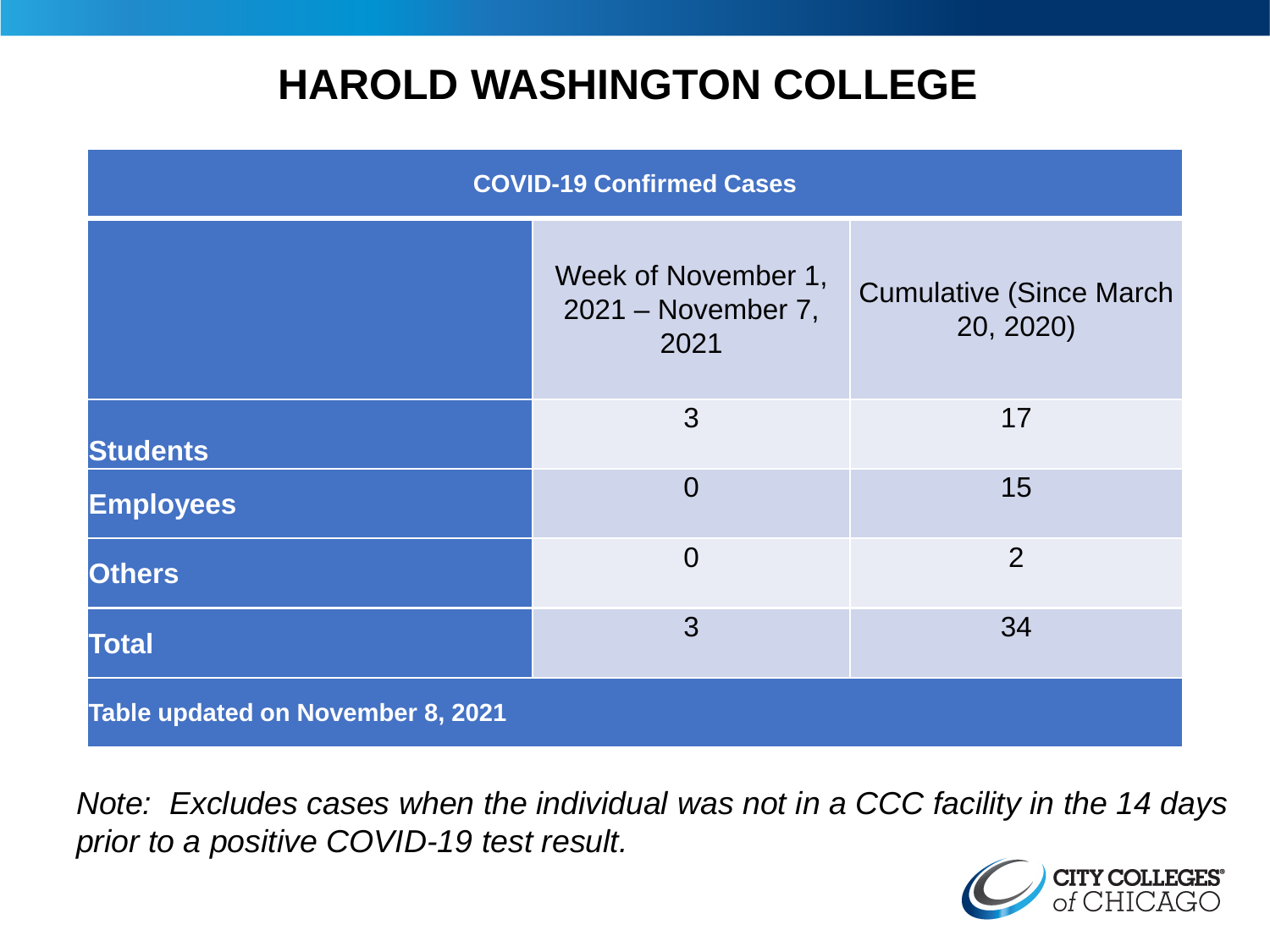### **KENNEDY-KING COLLEGE**

| <b>COVID-19 Confirmed Cases</b>          |                                                   |                                              |
|------------------------------------------|---------------------------------------------------|----------------------------------------------|
|                                          | Week of November 1,<br>2021 – November 7,<br>2021 | <b>Cumulative (Since March)</b><br>20, 2020) |
| <b>Students</b>                          | $\overline{0}$                                    | 10                                           |
| <b>Employees</b>                         | 1                                                 | 34                                           |
| <b>Others</b>                            | $\overline{0}$                                    | 1                                            |
| <b>Total</b>                             | 1                                                 | 45                                           |
| <b>Table updated on November 8, 2021</b> |                                                   |                                              |

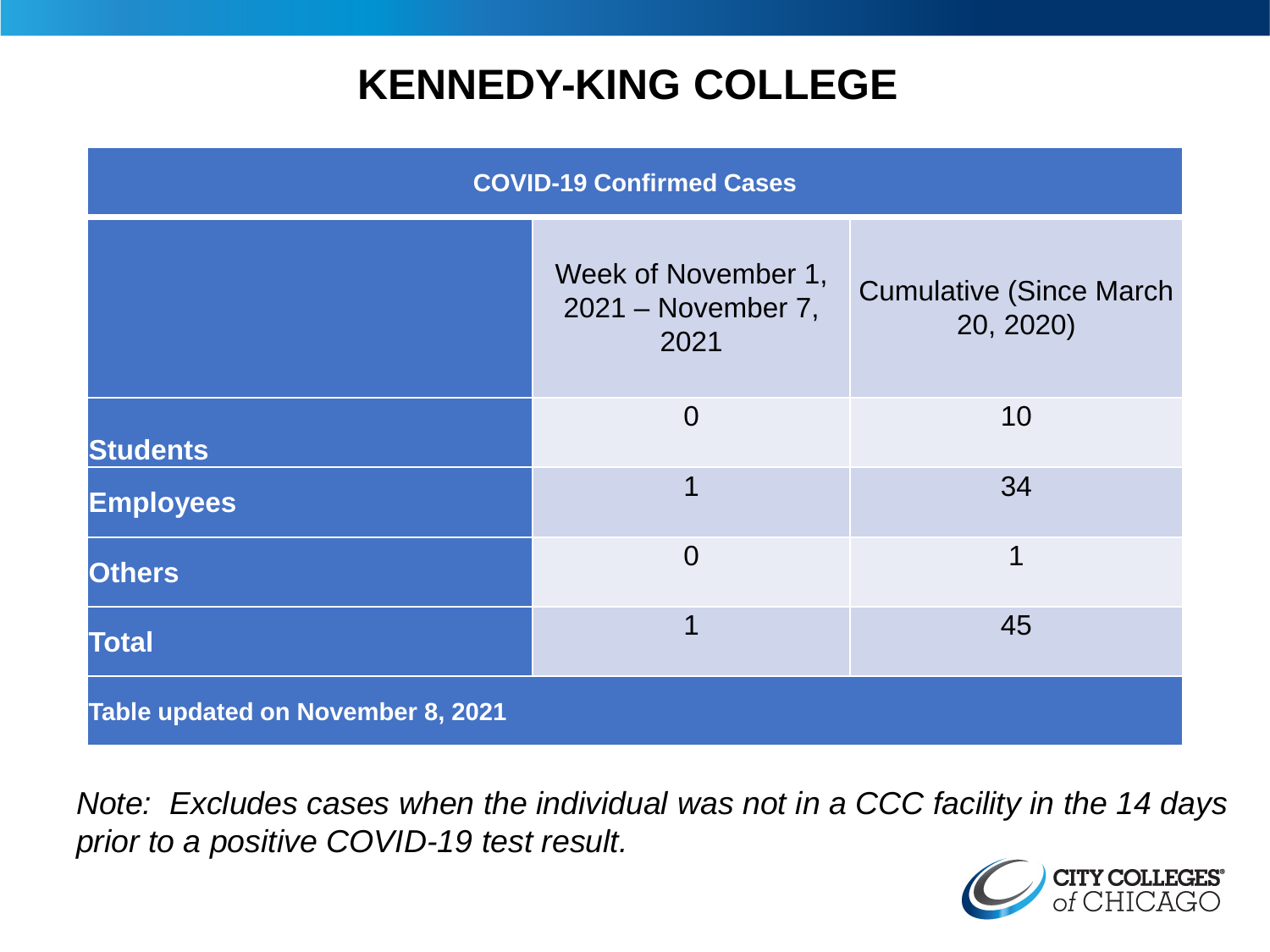# **MALCOLM X COLLEGE**

| <b>COVID-19 Confirmed Cases</b>   |                                                   |                                              |
|-----------------------------------|---------------------------------------------------|----------------------------------------------|
|                                   | Week of November 1,<br>2021 - November 7,<br>2021 | <b>Cumulative (Since March)</b><br>20, 2020) |
| <b>Students</b>                   | $\overline{0}$                                    | 40                                           |
| <b>Employees</b>                  | $\Omega$                                          | 30                                           |
| <b>Others</b>                     | $\overline{0}$                                    | $\overline{2}$                               |
| <b>Total</b>                      | $\Omega$                                          | 72                                           |
| Table updated on November 8, 2021 |                                                   |                                              |

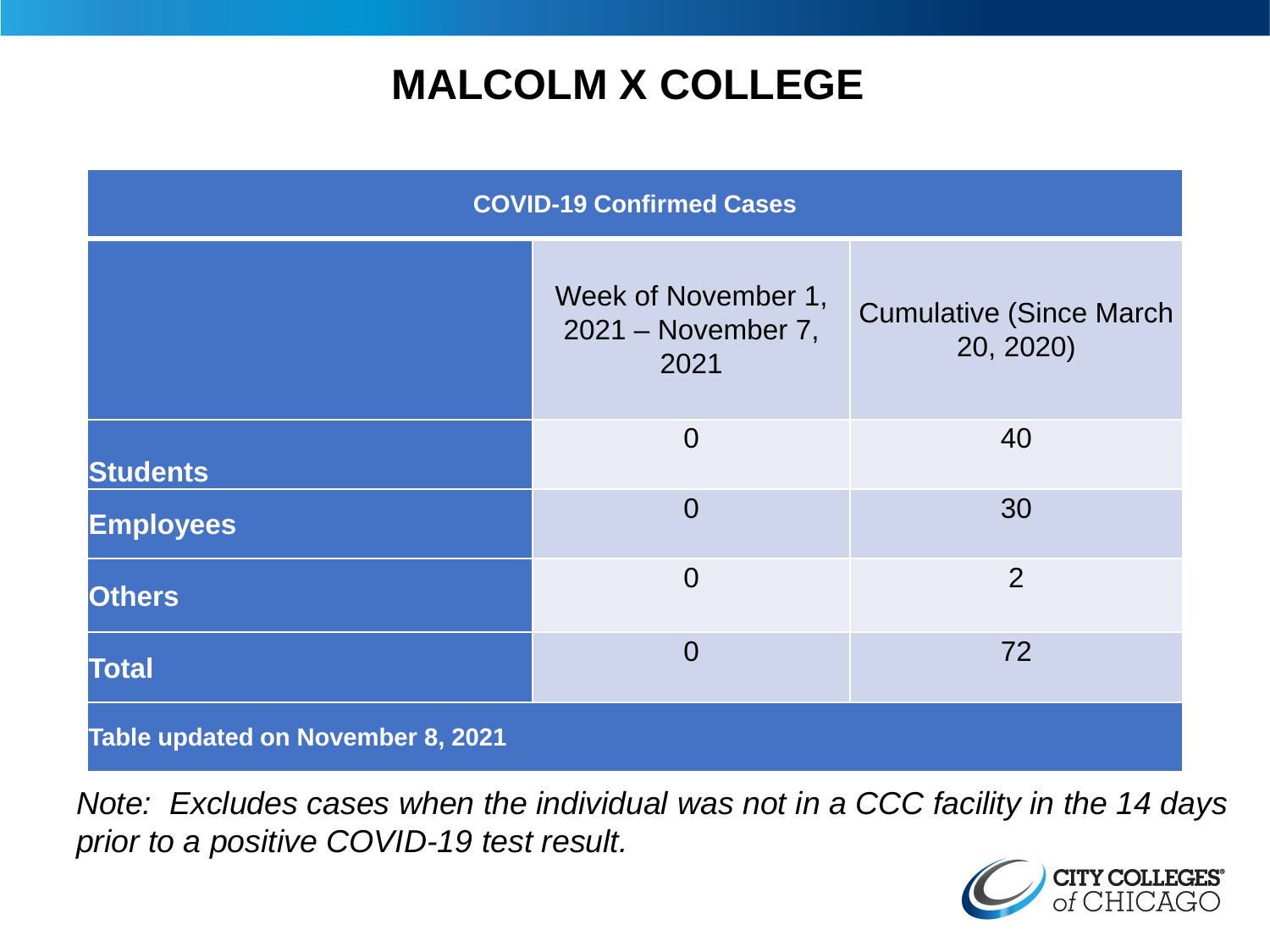# **OLIVE-HARVEY COLLEGE**

| <b>COVID-19 Confirmed Cases</b>   |                                                   |                                              |
|-----------------------------------|---------------------------------------------------|----------------------------------------------|
|                                   | Week of November 1,<br>2021 - November 7,<br>2021 | <b>Cumulative (Since March)</b><br>20, 2020) |
| <b>Students</b>                   | $\overline{0}$                                    | 5                                            |
| <b>Employees</b>                  | $\Omega$                                          | 22                                           |
| <b>Others</b>                     | $\overline{0}$                                    | 3                                            |
| <b>Total</b>                      | $\Omega$                                          | 30                                           |
| Table updated on November 8, 2021 |                                                   |                                              |

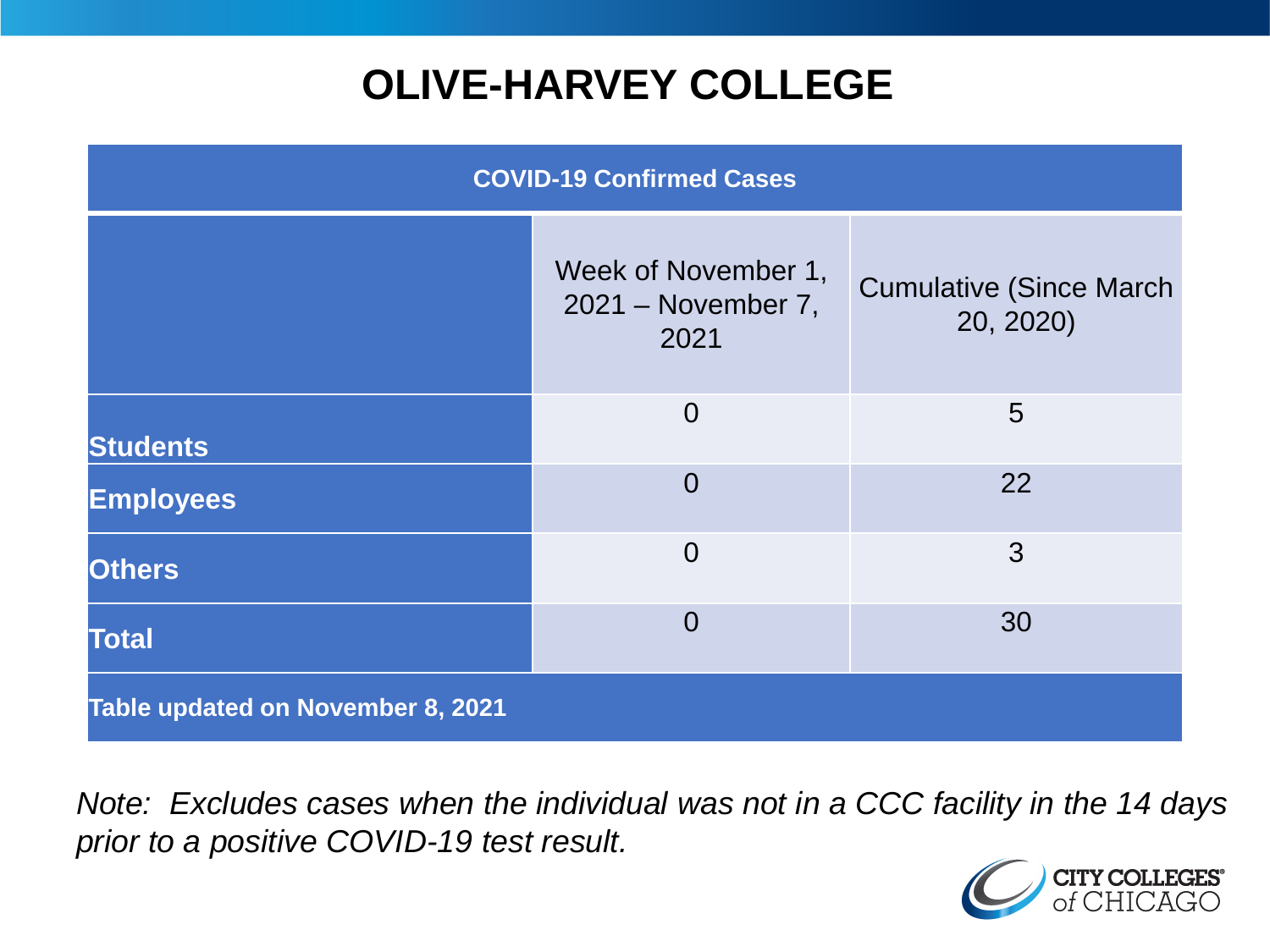### **TRUMAN COLLEGE**

| <b>COVID-19 Confirmed Cases</b>   |                                                   |                                              |
|-----------------------------------|---------------------------------------------------|----------------------------------------------|
|                                   | Week of November 1,<br>2021 - November 7,<br>2021 | <b>Cumulative (Since March)</b><br>20, 2020) |
| <b>Students</b>                   | $\overline{0}$                                    | 9                                            |
| <b>Employees</b>                  | $\overline{0}$                                    | 22                                           |
| <b>Others</b>                     | $\overline{0}$                                    | $\overline{0}$                               |
| <b>Total</b>                      | $\overline{0}$                                    | 31                                           |
| Table updated on November 8, 2021 |                                                   |                                              |

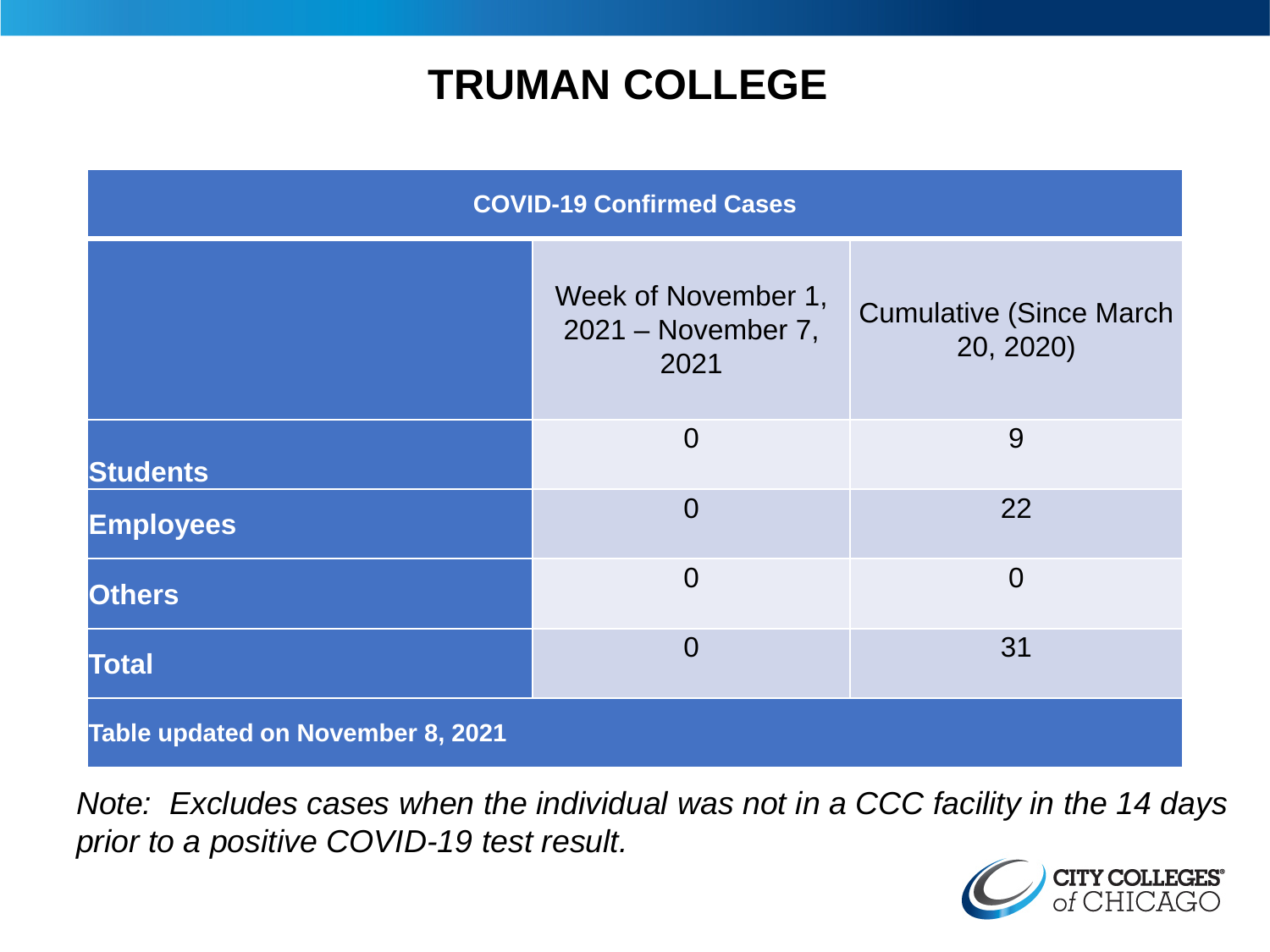### **WRIGHT COLLEGE**

| <b>COVID-19 Confirmed Cases</b>   |                                                   |                                              |
|-----------------------------------|---------------------------------------------------|----------------------------------------------|
|                                   | Week of November 1,<br>2021 – November 7,<br>2021 | <b>Cumulative (Since March)</b><br>20, 2020) |
| <b>Students</b>                   | 1                                                 | 10                                           |
| <b>Employees</b>                  | $\overline{0}$                                    | 20                                           |
| <b>Others</b>                     | $\overline{0}$                                    | 1                                            |
| <b>Total</b>                      | 1                                                 | 31                                           |
| Table updated on November 8, 2021 |                                                   |                                              |